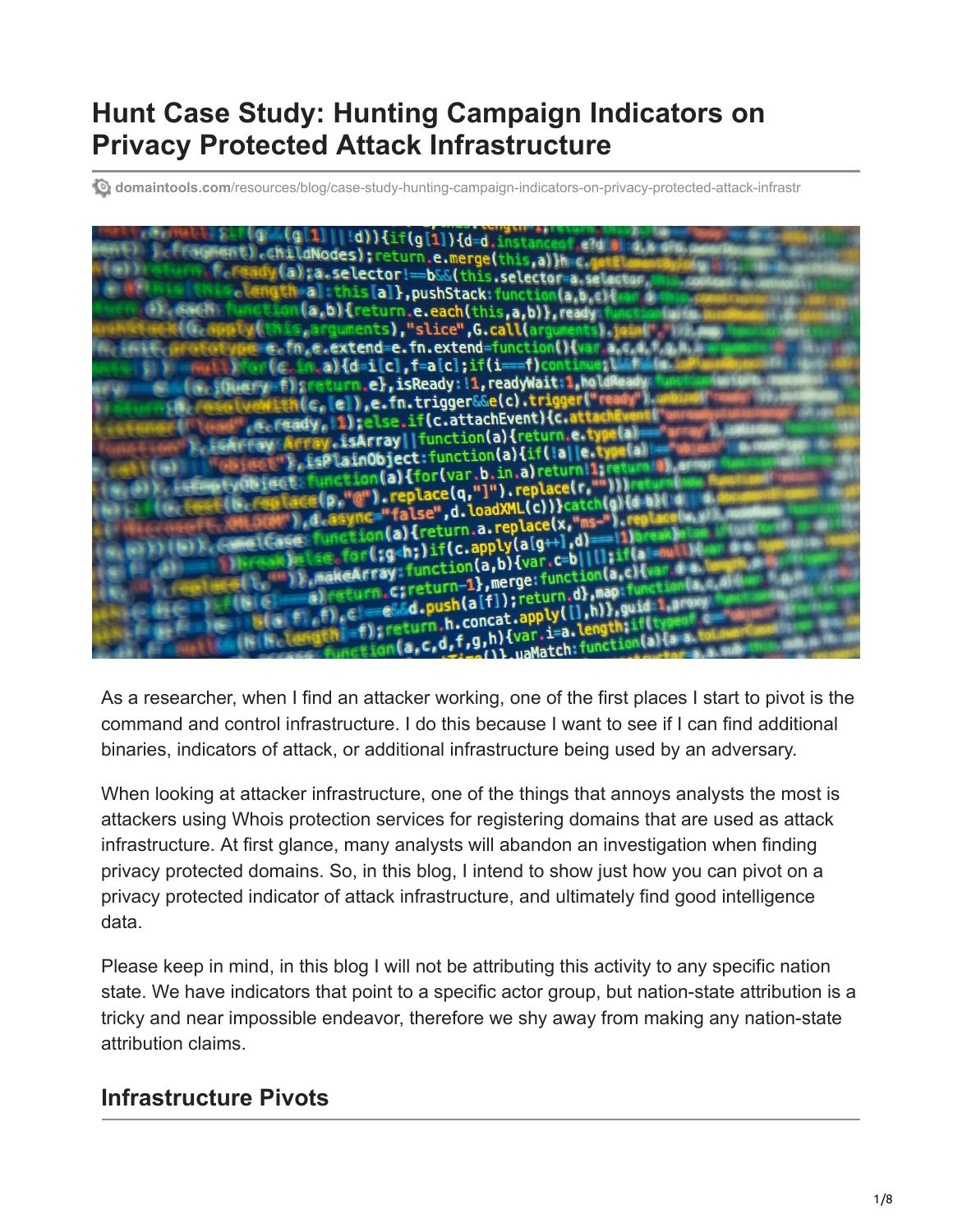As part of my daily routine, I check several tools for any triggered [YARA rules](http://yararules.com/) I'm running. One particular domain stood out, since it triggered on a specific rule looking for attacker infrastructure.

In this case, I looked at the domain in **[DomainTools Iris Investigate](https://www.domaintools.com/products/iris-investigate)**:

*primeminister-goverment-techcenter[.]tech*

| Stats IP Tools IP Profile Hosting History<br>Pivot Engine x pDNS |                            | <b>Screenshot History</b>                                                                     |         |                     | $\rightarrow$              |
|------------------------------------------------------------------|----------------------------|-----------------------------------------------------------------------------------------------|---------|---------------------|----------------------------|
| Default                                                          |                            |                                                                                               |         |                     |                            |
| L.CSV                                                            |                            |                                                                                               |         |                     | $1/1$ (1 record total)     |
| Domain                                                           | Email<br><b>Risk Score</b> |                                                                                               |         | <b>Email Domain</b> | <b>Contact Information</b> |
| 100<br>primeminister-goverment-techcenter.tech                   | Address                    |                                                                                               | Type(s) | whoisguard.com      | Name<br>$\circ$            |
|                                                                  |                            | 43c2af83ded44ae3bec90a0fd25f939e.protect@whoisguard.com Admin, Billing, Registrant, Technical |         |                     | WhoisGuard Protected W     |
|                                                                  |                            |                                                                                               |         |                     |                            |
|                                                                  |                            |                                                                                               |         |                     |                            |
|                                                                  |                            |                                                                                               |         |                     |                            |
|                                                                  |                            |                                                                                               |         |                     |                            |

When an attacker uses Whois protection, it prevents an analyst from pivoting off registrant information, making it more difficult to find additional infrastructure or files. But, there is a way to help offset this perplexing investigative nuisance.

Because of the privacy protection on the Whois record, I looked to find the IP that the domain is hosted on. Keep in mind, finding the IP doesn't have to be the first pivot to execute. There are several potential pivots an investigator could start with. I began my first pivot with the IP first because I often scour infrastructure of the attacker before I move on to analyzing actor tools and procedures. Also, ideally we will see additional attacker infrastructure on that IP, regardless of who's hosting the domains. Pivoting off the IP of the hosting infrastructure can prove valuable, especially when the hosting provider and the privacy protection service are different entities.

Within the DomainTools Iris Investigate toolset, I quickly pulled and pivoted off the IP address of the hosting infrastructure- 86[.]105[.]18[.]5.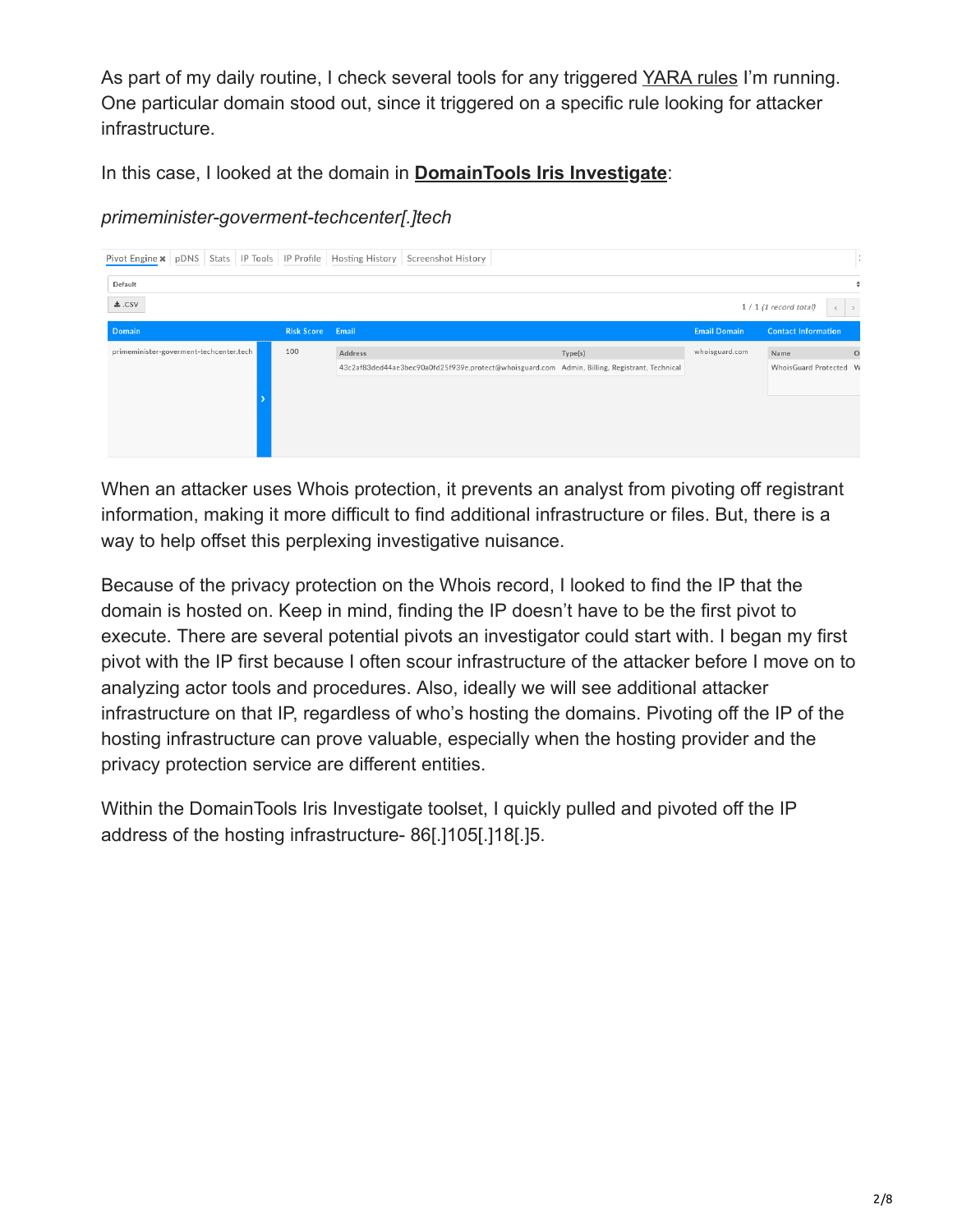| Filters: primeminister-goverment-tec<br>primeminister-goverment-techcenter.tech<br>Advanced<br>$\mathsf Q$ |                              |  |  |  |  |
|------------------------------------------------------------------------------------------------------------|------------------------------|--|--|--|--|
|                                                                                                            | $\hat{\textbf{r}}$<br>÷<br>→ |  |  |  |  |
| Pivot Engine   pDNS   Stats   IP Tools   IP Profile x   Hosting History   Screenshot History               |                              |  |  |  |  |
| 86.105.18.5                                                                                                |                              |  |  |  |  |
| <b>IP Address</b>                                                                                          |                              |  |  |  |  |
| $-86.105.18.5$                                                                                             |                              |  |  |  |  |
| IP Location                                                                                                |                              |  |  |  |  |
| • Country: Netherlands<br>· Region: Noord-holland<br>· City: Amsterdam<br>· ISP: Fast Serv Inc.            |                              |  |  |  |  |
| ASN                                                                                                        |                              |  |  |  |  |
| • AS49981 WORLDSTREAM +++ Transit Imports, NL (registered)                                                 |                              |  |  |  |  |
| <b>Whois Server</b>                                                                                        |                              |  |  |  |  |
| · whois.ripe.net                                                                                           |                              |  |  |  |  |
| <b>Whois Record</b>                                                                                        |                              |  |  |  |  |

When pivoting within Passive DNS on the IP, several additional domains were identified. Out of those newly identified domains, one specific one piqued my interest.

*ssl.pmo.gov[.]il-dana-naauthurl1-welcome.cgi.primeminister-goverment-techcenter[.]tech*

| $\bullet$          | domain names, IP addresses, name server, email address, registrant na            | $\alpha$ |      | Advanced      |       | Filters: primeminister-goverment-tec |   |              |                              |                   |   |
|--------------------|----------------------------------------------------------------------------------|----------|------|---------------|-------|--------------------------------------|---|--------------|------------------------------|-------------------|---|
| m                  |                                                                                  |          |      |               |       |                                      |   |              |                              |                   |   |
| $\circ$            | Pivot Engine pDNS x Stats IP Tools IP Profile Hosting History Screenshot History |          |      |               |       |                                      |   |              |                              |                   |   |
| ▼                  | 86.105.18.5                                                                      |          |      |               |       |                                      |   | 国            | Search By:                   | Query C Response  |   |
| $\blacksquare$     | Note: wildcards (") may be used for either hostname or tid.                      |          |      |               |       |                                      |   |              |                              |                   |   |
| ≺                  | Record Type:                                                                     | Source:  |      | Result Limit: |       | After Date:                          |   | Before Date: |                              |                   |   |
| ಾ                  |                                                                                  | A        | ÷.   | 500           |       | YYYY-MM-DD                           | ö |              | YYYY-MM-DD                   |                   | œ |
| Ą,                 |                                                                                  |          |      |               |       |                                      |   |              |                              |                   |   |
|                    | Query                                                                            |          | Type | Source        | Count | Response                             |   |              | <b>First Seen</b>            | <b>Last Seen</b>  |   |
| E                  | ssl.pmo.gov.il-dana-naauthurl1-welcome.cgi.primeminister-go                      |          |      | B             |       | 86.105.18.5                          |   |              | 2016-09-23, 02:33            | 2016-09-23, 02:33 |   |
| $\boldsymbol{\Xi}$ | primeminister-goverment-techcenter.tech                                          |          | Α    | А             | N/A   | 86.105.18.5                          |   |              | 2016-09-14, 00:00            | 2016-12-03.00:00  |   |
|                    | www.primeminister-goverment-techcenter.tech                                      |          | А    | C             |       | 86.105.18.5                          |   |              | 2016-09-22, 02:14            | 2016-09-22, 02:14 |   |
|                    | www.primeminister-goverment-techcenter.tech                                      |          | Α    | B             |       | 86.105.18.5                          |   |              | 2017-02-11, 19:34            | 2017-02-11, 19:34 |   |
|                    | www.primeminister-goverment-techcenter.tech                                      |          | А    | D             | 3     | 86.105.18.5                          |   |              | 2016-09-18, 03:28            | 2016-09-18, 03:28 |   |
|                    | ssl.pmo.gov.il-dana-naauthurl1-welcome.cgi.primeminister-go A                    |          |      | D             | 15    | 86.105.18.5                          |   |              | 2016-09-18, 03:02            | 2016-10-03, 06:59 |   |
|                    | ncimaminickae anuncmant tachcontae tach                                          |          |      | n.            | 4.4   | 04 4 nE 4 0 E                        |   |              | 3844 88 99.34 3817 83 84 950 |                   |   |

At this point, I Googled the domain and found that there could possibly be a Microsoft Word file hosted on the newly discovered URL.

http://ssl.pmo.gov.il-dana-naauthurl1-welcome.cgi.primeminister-govermenttechcenter.tech/%D7%A1%D7%A7%D7%A8%20%D7%A9%D7%A0%D7%AA%D7%99.docx

Converting the .docx file to a readable format, you are given a Hebrew file name סקרשנתי.docx, which when translated means "Annual Survey.docx."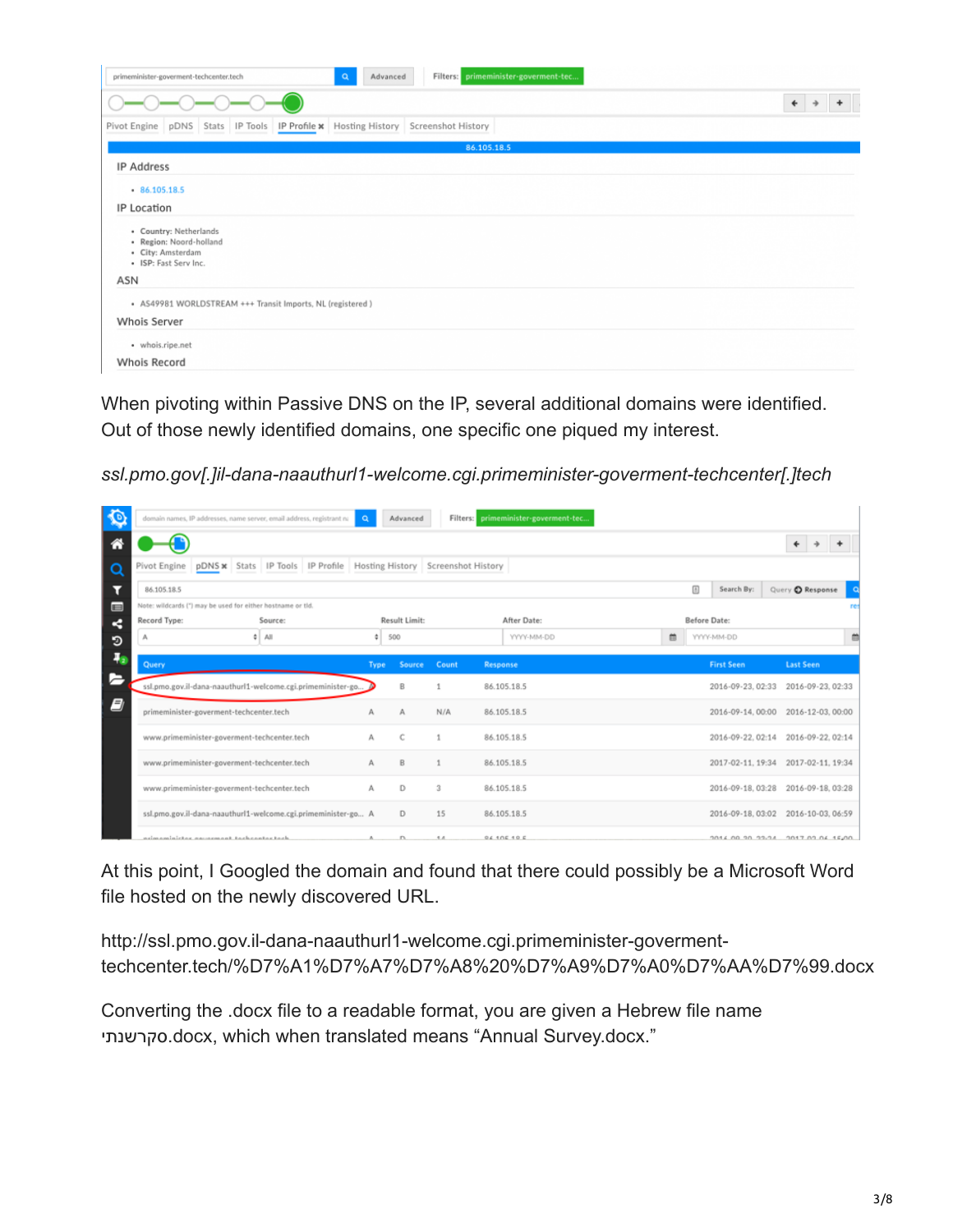

At this point, the hunt was on to find the actual DOCX file. I wanted to download the DOCX to not only find any possible communications that could be occurring, but also strings in the file, dropped files, possible build paths, and even communications. In addition, having the actual file allows us to pivot and write YARA rules to match any other files in the wild that may be related. (Possibly the same attacker/group or campaign)

Using the file name and C2, with the help of Google and some additional tools, I was able to subsequently locate and download the DOCX.

### **Annual\_Survey.docx**

Looking closer at the malware document, I noticed that it appeared to come from the Director of the Information Department. The document also makes reference to The Ministry of Communications, therefore possibly targeting the Israeli government's Ministry of Communications.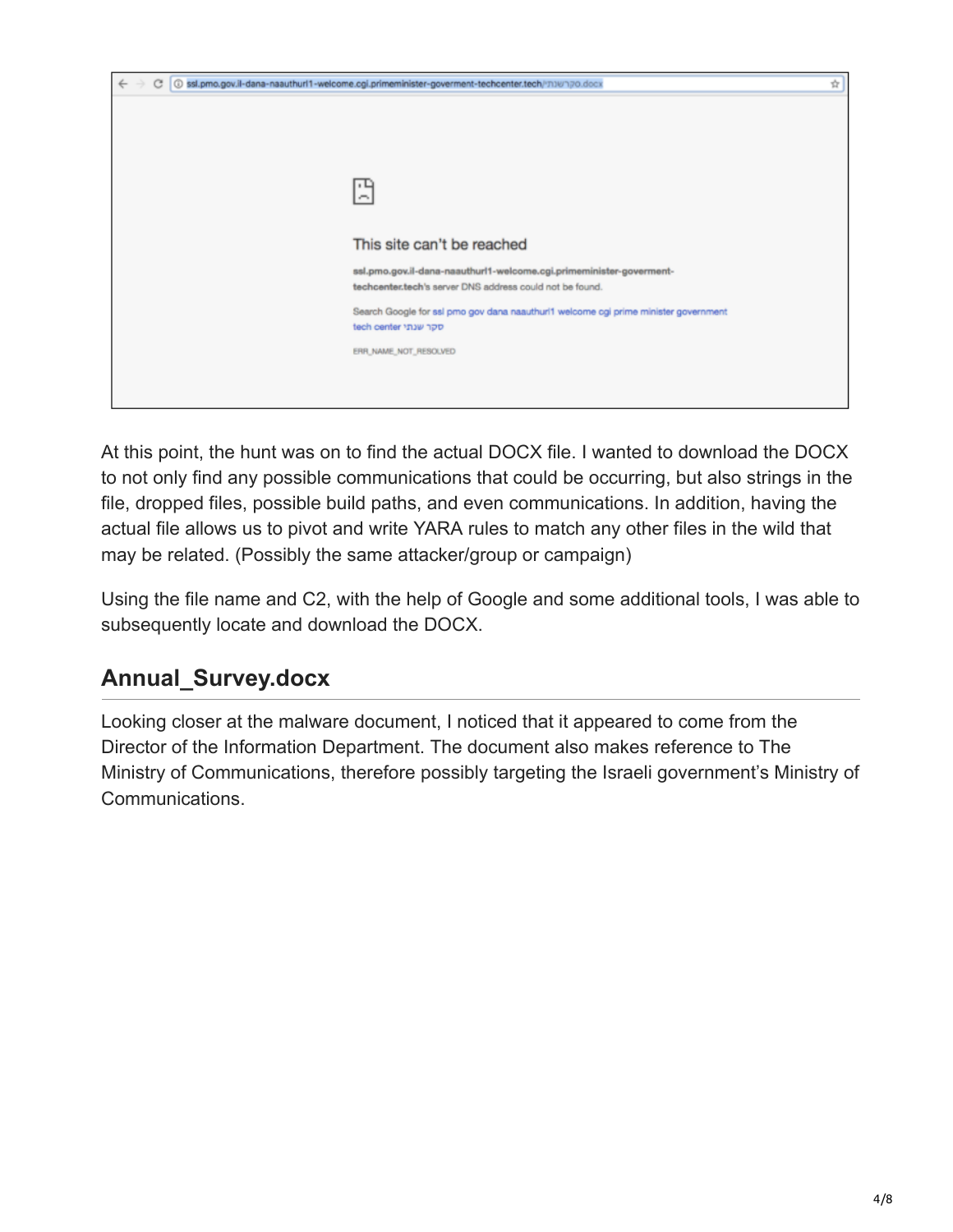

Looking at the Word document, there is an OLE object (oleObject1.bin) directly embedded within it, making it look like a PDF was actually embedded.

```
inflating: [Content_Types].xml
inflating: _rels/.rels
inflating: word/_rels/document.xml.rels
inflating: word/document.xml
extracting: word/media/image1.png
inflating: word/embeddings/oleObject1.bin
inflating: word/theme/theme1.xml
inflating: word/settings.xml
inflating: word/webSettings.xml
inflating: docProps/core.xml
inflating: word/styles.xml
inflating: word/fontTable.xml
inflating: docProps/app.xml
```
The OLE object, appearing to be an embedded PDF, and appears to be communicating to a C2.

#### *static.dyn-usr[.]f-login-me.c19.a23.akamaitechnology[.]com*

This domain has an IP of 212[.]199[.]61[.]51, which, according to pDNS data within Iris Investigate can also be attributed to 212.199.61.51.static.012.net[.]il. It's important to note that the Top Level Domain (TLD) .il is assigned to the country of Israel.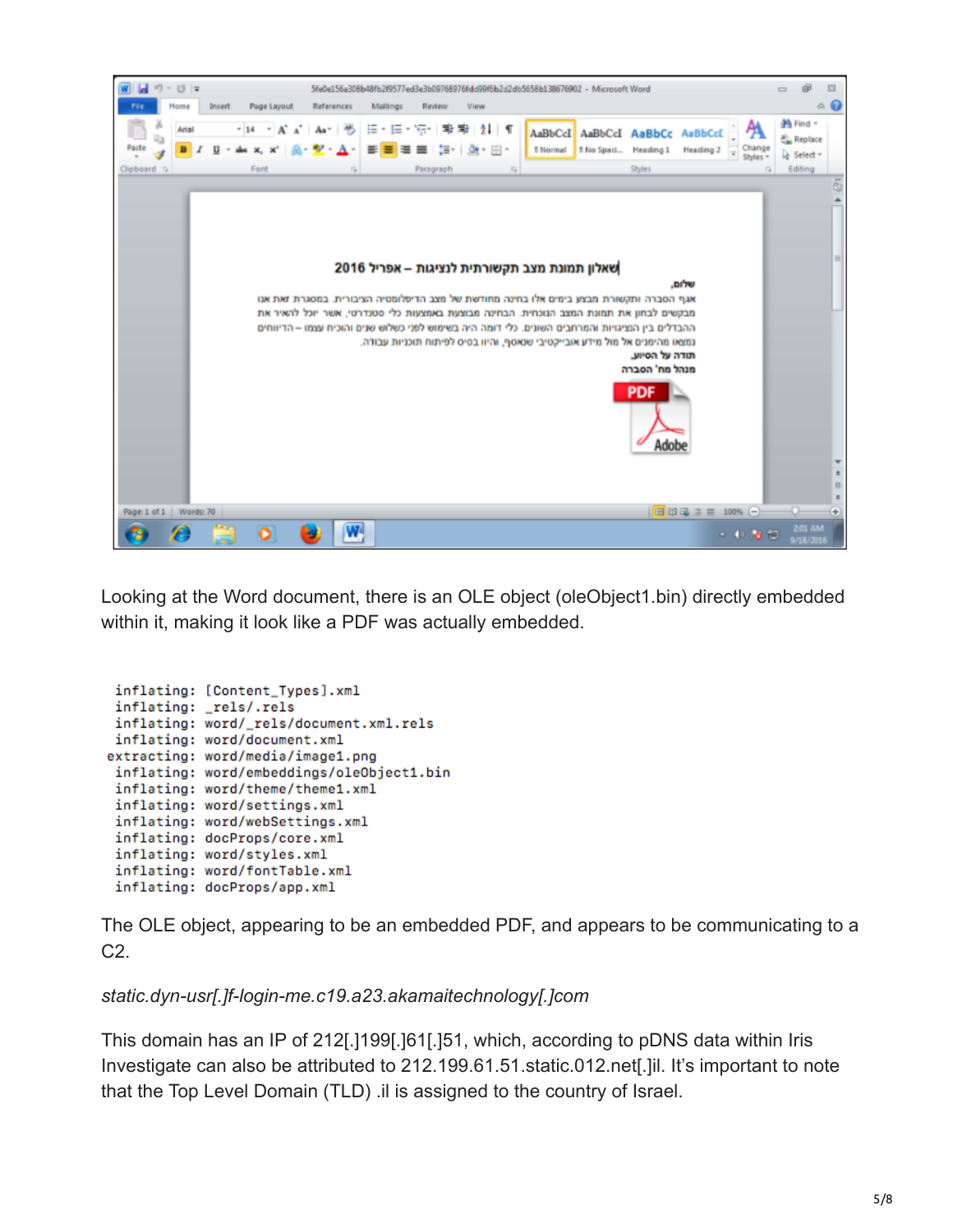Within the strings of the original PDF file, there appears to be a build path (C:\Users\Administrator\Desktop\Files\mfa\mfaformann) and two file names - **fdp.exe** and **PDFOPENER\_CONSOLE.exe.**

| <b>PDFOPENER CONSOLE</b>                            |
|-----------------------------------------------------|
| <b>PDFOPENER CONSOLE.</b> exe                       |
| mscorlib                                            |
| System                                              |
| kerne132.dll                                        |
| user32.dll                                          |
| <b>PDFOPENER CONSOLE</b>                            |
| AppDomain                                           |
|                                                     |
| ASCII Strings:                                      |
| -----------------------                             |
| OLE Package                                         |
| Package                                             |
| mfaformann                                          |
| fdp.exe                                             |
| C:\Users\Administrator\Desktop\Files\mfa\mfaformann |
| fdp.exe                                             |
| C:\Users\ADMINI                                     |
| 1\AppData\Local\Temp\mfaformann                     |
| fdp.exe                                             |
|                                                     |

We didn't investigate these files further, but they could easily be analyzed further for additional pivot points.

### **Infection Vector**

Looking closer at the domains and files involved in this campaign, while looking for infection vectors, with the help of Eyal Sela from [ClearSky,](https://www.clearskysec.com/) we noticed that the domain *http://ssl[.]pmo.gov.il-dana-naauthurl1-welcome.cgi.primeminister-govermenttechcenter[.]tech/%* was in fact, the original phishing page to drop the Annual Survey.docx

|                                                                       | OFFICE OF THE<br>PRIME MINISTER<br>OF ISRAEL<br>משרד ראש המגושלה<br>رليس الوزراء الاسرانيلي   |  |
|-----------------------------------------------------------------------|-----------------------------------------------------------------------------------------------|--|
| <b>Prime minister office</b><br><b>Restitution of Jewish property</b> |                                                                                               |  |
| Username<br>Password<br>Sign In                                       | Please sign in to begin your secure session.<br>Note: Javascript is disabled on your browser. |  |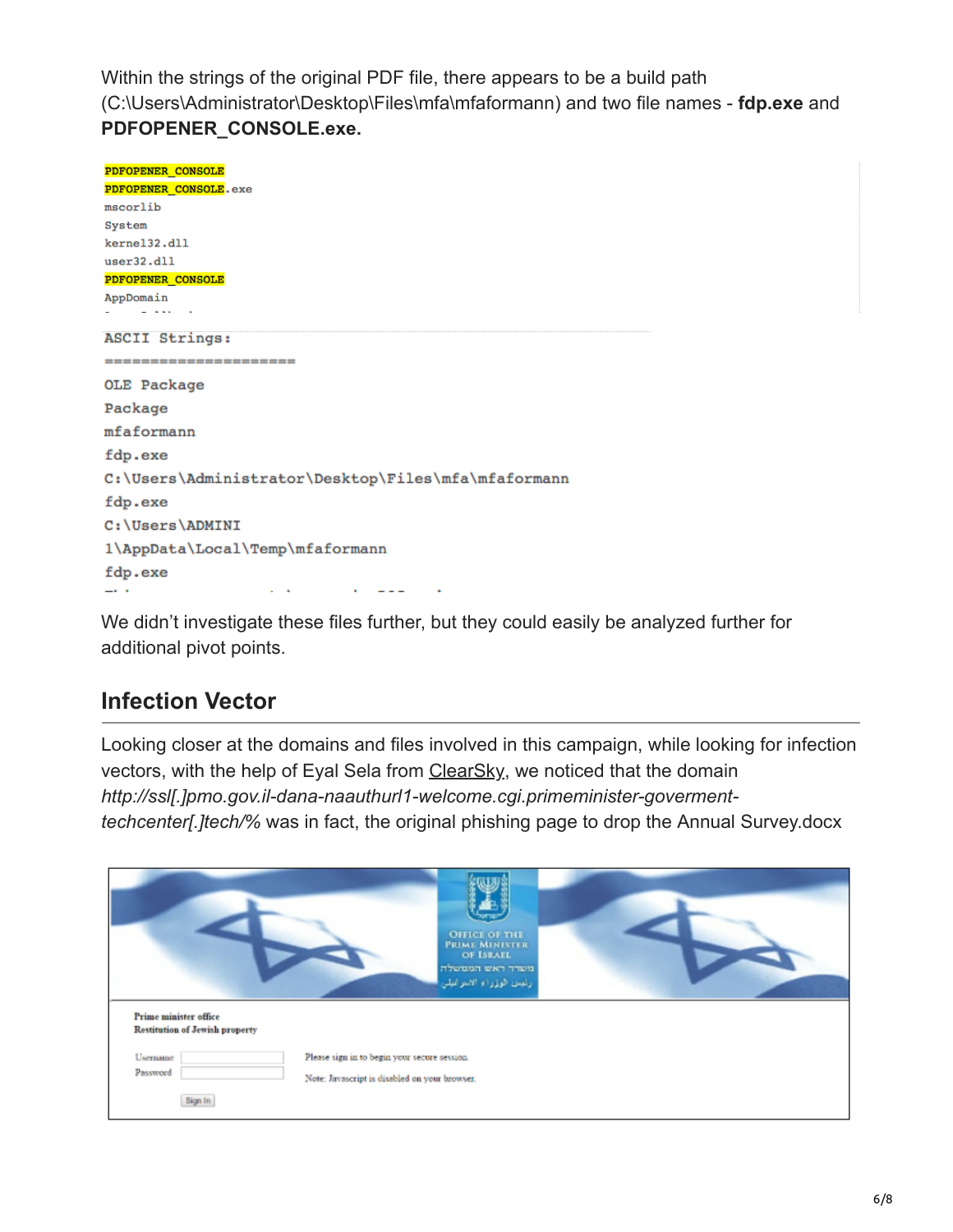This spear phishing page appears to be a near clone of the valid Israeli Prime Minister's office SSL VPN login page; except for a few changes that include the "Plugin installation initiated…", "Restitution of Jewish Property" and "Please login to start the installation."

## **Conclusion**

There are additional pivots that one could perform on this dataset and possibly find other campaigns targeting Israeli interests. For the sake of this blog, we didn't go down every rabbit hole as this is a large campaign and can be further investigated.

Attribution is not something we typically get involved in. It is extraordinarily difficult to definitively state where an attacker originates. However, in this case, some of the indicators of compromise or attack attribute this activity to a well known attack group called CopyKitten\*.

After reading this blog, one can see the power of pivots, especially off initially identified attacker infrastructure. This is even useful when an attacker uses privacy protection when registering domains as part of their infrastructure. As we continue to monitor attacker groups, it's important to pay attention to the importance of not just pivots, but the appropriate pivots to make. Ideally, using a tool like DomainTools can eliminate some of those manual processes, thus reducing the amount of dwell time on a network.

\*http://www.clearskysec.com/report-the-copykittens-are-targeting-israelis/

I'd like to personally thank Eyal Sela from ClearSky Cyber Security who assisted in providing intelligence as we both investigated this actor.

### **IOCs/IOAs referenced in this blog**

**Domains** 

 $\frac{1}{2}$  ,  $\frac{1}{2}$  ,  $\frac{1}{2}$  ,  $\frac{1}{2}$  ,  $\frac{1}{2}$  ,  $\frac{1}{2}$  ,  $\frac{1}{2}$ 

- primeminister-goverment-techcenter[.]tech
- http://ssl.pmo.gov.il-dana-naauthurl1-welcome.cgi.primeminister-govermenttechcenter[.]tech
- static.dyn-usr.f-login-me.c19.a23.akamaitechnology[.]com
- 212.199.61.51.static.012.net[.]il

IPs

- 212[.]199[.]61[.]51
- 86[.]105[.]18[.]5

**Files**